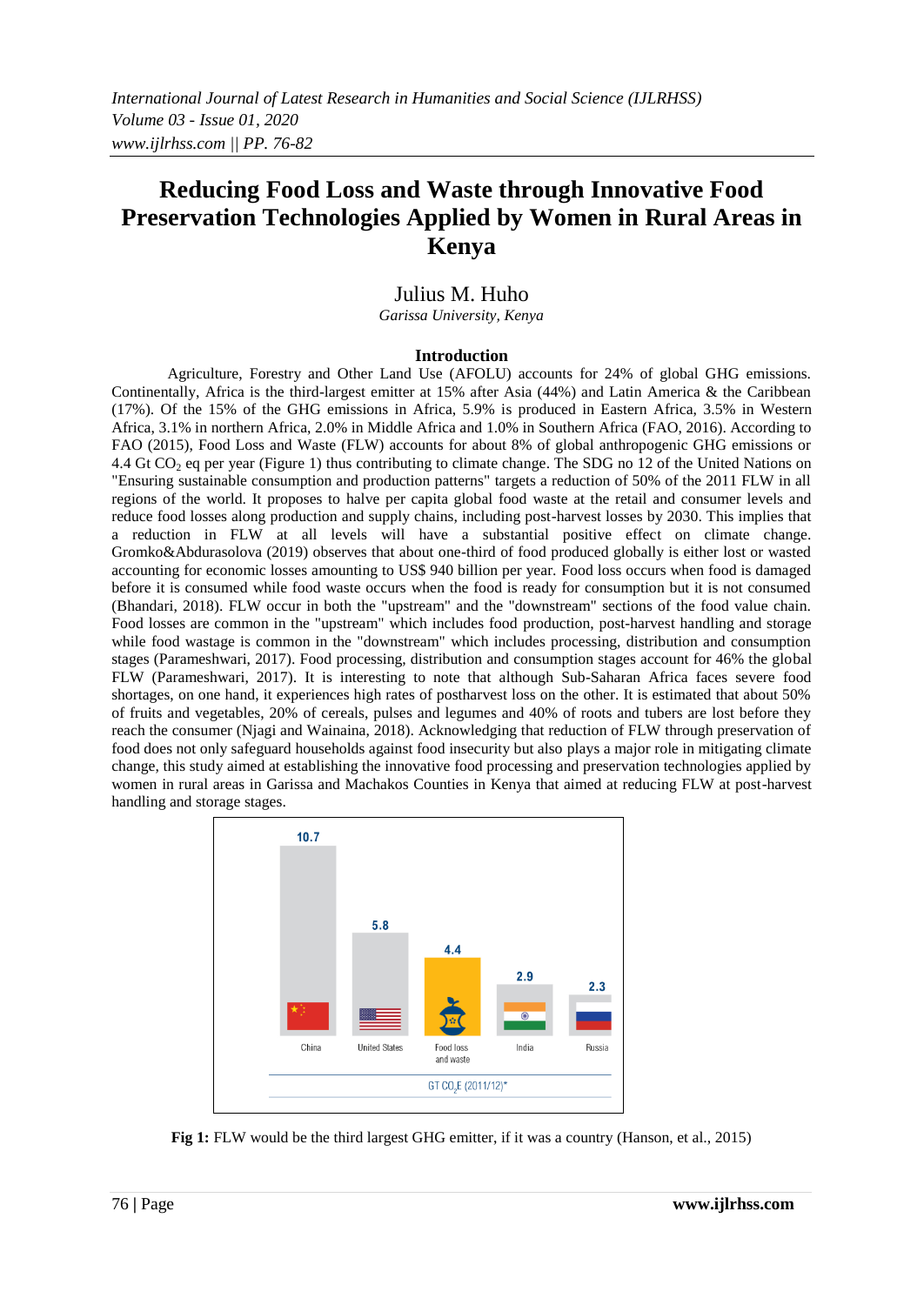### **Objectives of the Study**

The goal of the study was to establish the innovative food processing and preservation technologies designed to reduce FLW that were applied by women in rural areas of Garissa and Machakos Counties in Kenya. Specifically, the study aimed at:

- 1. Identifying the various ways in which food is lost and wasted inKamuthe (Garissa County) and Kangundo villages (Machakos County)
- 2. Establishing food processing and preservation technologies applied by women in Kamuthe and Kangundo villagesin reducing FLW.
- 3. Identifying the challenges hindering the application of innovative technologies to curb FLW.

### **Study Area and Methodology**

Data was collected in the rural Kamuthe village in Garissa and Kangundo village in Machakos Counties. Garissa County is located in arid Northern Kenya, an area characterized by hot and dry climate suitable for nomadic pastoralism. The County has an annual average of 280 mm of rainfall which is marked by high variability making it unreliable for rain-fed crop production. Temperatures are high throughout the year ranging from  $22^{\circ}$ C to  $38^{\circ}$ C with an annual average of  $28.6^{\circ}$ C. Milk and meat was the principal food for rural households in the County. Except for a few people under employment by the governments (National and County), the rural population is predominantly Somali speaking people and hence has a uniform culture. Machakos County is located in lower Eastern Kenya with a semi-arid climate suitable for irrigated to marginal rain-fed agriculture. The County has an annual average of 500 mm of rainfall with temperatures ranging from 18 to 29 °C. Residents of Kangundo village practiced mixed farming(keeping livestock and growing crops). The village is largely occupied by the Akamba speaking people. Overall, about 54% of the population in Machakos County is food poor (CIAT, 2018). Figure 2 shows the location and size of Garissa and Machakos Counties in Kenya.



**Fig 2:** Size and Location of Garissa and Machakos Counties

Purposive sampling was used in the selection of the respondents. A total of 100 women (50 women from each village) aged between 30 and 50 years from Kamuthe and Kangundo villages were sampled. The two villages were selected due to the insignificant urban influence owing to the vast distance between the villages and the nearest urban centres. Respondents sampled had knowledge of food processing and preservation. Indepth interviews were used in data collection.

### **Food Loss and Waste in Kamuthe and Kangundo Villages**

Three ways in which FLW occurred in the study areas were identified as spillage, spoilage and attacks by rodents and insect pests.

### **Spillage**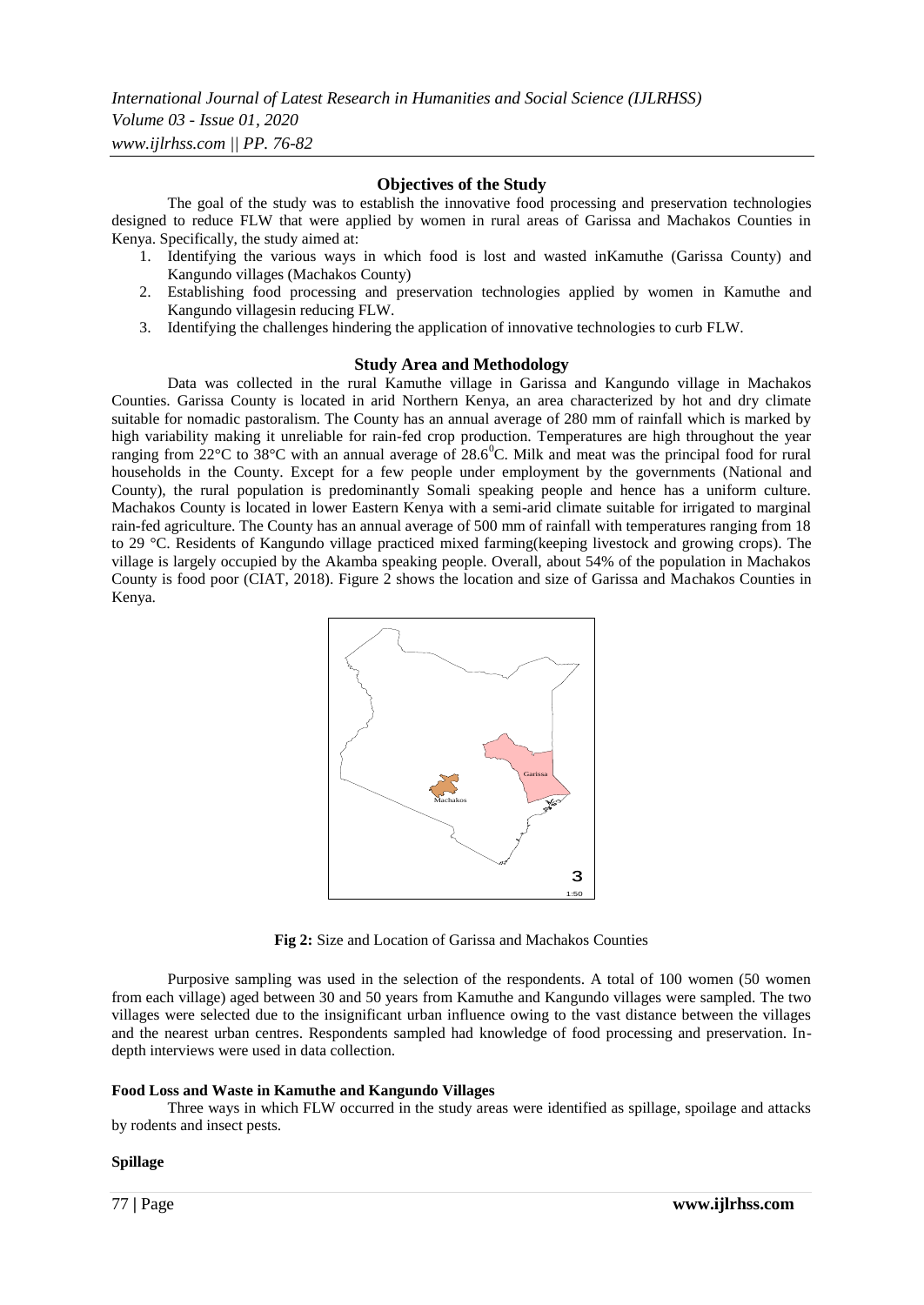### *Volume 03 - Issue 01, 2020*

### *www.ijlrhss.com || PP. 76-82*

Spillage was common for milk and cereals in both villages. Milk spillage occurred during milking, distribution and marketing. Poor transportation and lack of proper milk handling equipment were reported as the main causes of milk spillage by 70% and 31% of the respondents respectively. Spillage during milking was minimal accounting for 13%. Spillage of maize and beans during threshing was one of the main causes of quantitative food loss.

### **Spoilage**

Food spoilage involves any sensory change (tactile, visual, olfactory or flavour) which makes food undesirable for human consumption. There are many causes of food spoilage which include: physical damage due to bruising, drying, freezing etc., damage by insects, microorganisms activity, particularly bacteria, yeasts and moulds, activities of indigenous enzymes in animal and plant tissues and chemical changes not brought about by microbial or naturally occurring enzymes (Forsyth & Hayes, 1998). Food spoilage in the study areas occurred during harvesting, processing, storage and transportation. In Kangundo for example, the study found out that about 24% of mangoes (*Mangiferaindica*) were bruised during harvesting and transportation. Besides, the prolonged period before consumption of the fruits resulted in a 17% loss due to over-ripening and growth of maggots inside the fruit. About 8% loss in cassava (*Manihotesculenta*) and pumpkin (Cucurbita) harvests were lost due to physical damages. Rotting and discolouration of maize (*Zeamais*) at farm levels lowered the grain quality. The extended wet season during harvesting time, poor drying and open cob tips while in the farm were cited as the main cause of rotting and discolouration. To minimize the loss, the rotten grains were stored for use as poultry feed. Spoilage of milk in Kamuthe and Kangundo was reported to be more frequent than spillage. This was attributed to the unhygienic handling process (48%) and storage facilities (70%) and also changing environmental conditions (63%). Without any form of refrigeration, for instance, 51% of the women indicated that increase temperature was one of the causes of quick spoilage of milk. Rawat (2015) argues that if milk is not cooled sufficiently, the Lactic Acid Bacteria (LAB) which is the predominant microbes in raw milk multiply. And, when its population reaches about 106 cfu/ml, lactic acid and other compounds are produced resulting in off-flavours. Other causes of milk spoilage mentioned by women were livestock diseases such as mastitis (35%) and adulteration of milk by adding water (21%) in the attempt to increase the quantity. Adulteration was done where milk was to be sold. Vegetables are perishable and once exposed to air, high humidity and higher temperature during storage they get spoilt quickly. Lack of suitable storage facilities during periods of bumper harvest led to a massive loss of vegetables in Kangundo. The loss was accelerated by the low demand for the produce.

### **Rodent and Insect Pest Attacks**

About 80% of food loss is caused by poor on-farm storage. The losses, which usually occur within 6 months after harvesting are caused mainly by insect pests, rodents and pathogens. In Kangundo, the type of storage was on-farm, a storage type characterized by traditional or simple storage structures prone insect pests and rodents' invasion. The maize weevils (*Sitophilus zeamais*) were the most common form of insect attacks and largely affected stored grain with physical damage (cracked or broken) as a result of "hand and stick" threshing of maize and beans. The weevils also attached dried cassava. Another insect pest mentioned was the red-rust flour beetle (*Triboliumcastaneum*) which affected the stored flour. Flour infested with red-rust flour was discarded. Rodents, particularly the black rat (*Rattus Rattus*) and the house mouse (*Mus musculus*) were reported to be responsible for most of the postharvest crop damage. Rats destroyed any type of food stored including stored dry meat strips in Kamuthe.

### **Innovative Food Preservation Technologies**

Preservation of food aims at prolonging the shelf life by delaying spoilage either by chemical or biological processes or inhibiting or reducing pests attacks (Jans et al., 2016). In Kamuthe and Kangundo, inadequate knowledge ofmodern technologies coupled with strong cultural practices and low income necessitated adoption and enhancement of traditional food processing and preservation practices. In this study, therefore, innovation was defined as the creative ways in which traditional methods were used in food preservation in the attempt to reduce FLW. Women reported that traditional methods had environmental concerns integrated into them and therefore were not only suitable but also sustainable. Hence, food preservation techniques adopted by women dependent on five main factors (i) traditions and culture; (ii) climate; (iii) food availability; (iv) foodborne diseases present in the area; and (v) available preservation technologies. The study was carried out in dry areas characterized by high daytime temperatures and erratic rainfall which falls in the form of storms. This factor led to the adoption of drying as the most preferred mode of preservation which in essence prevented most of the common foodborne diseases in the study areas. For instance, in Kamuthe houseflies were kept off from contaminating meat through sun drying of the meat strips. Whereas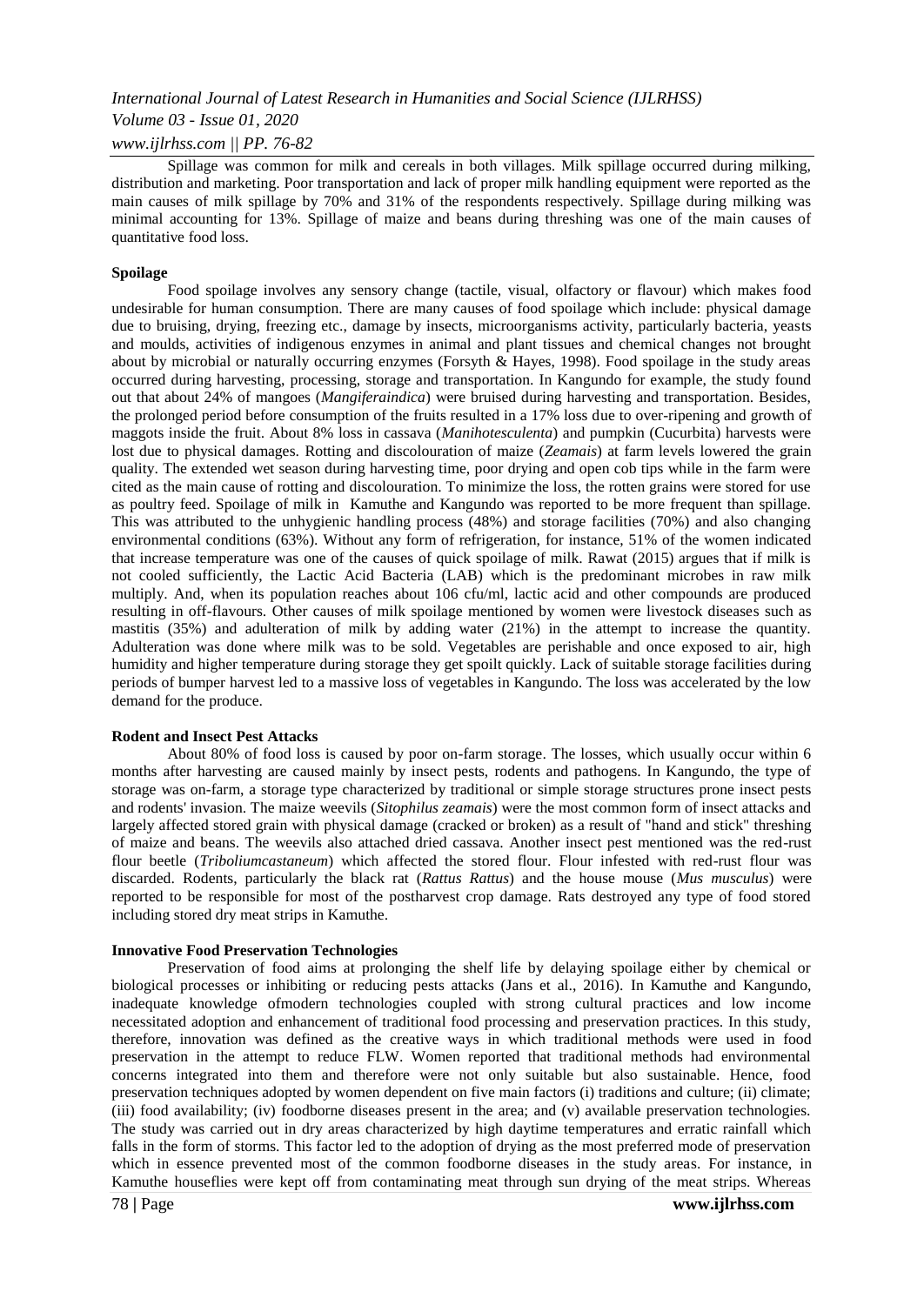*Volume 03 - Issue 01, 2020*

### *www.ijlrhss.com || PP. 76-82*

modern methods of food preservation exist, traditional methods predominated. The adoption of modern technologies was curtailed by three factors: low uptake due to strong traditions and cultures, near non-existence of such technologies in rural areas and low income. It was established that more preservation measures were applied during periods of surplus food than scarcity. During scarcity food available was immediately consumed. Four main methods of innovative techniques of food preservation were identified. These were: drying, boiling, fermentation and use of ash, chillies and neem leaves.

### **Drying**

Drying was the main food preservation methods both in Kamuthe and Kangundo. Except for milk, all other foods were sundried in the process of preservation. Ibeanu, et al, (2010) assert that the objective of drying is to remove as much water as possible from the food items. Bacteria need a moist environment to grow in, a requirement that is usually expressed as water activity (aw) (Murphy, 2010). Thus as a method of food preservation, the drying process lowers the available water by removing it. The role of water activity  $(a_w)$  in food spoilage has been observed by Jans et al, (2016) who assert that the growth of microorganism and chemical or enzymatic reactions depends on aw. They observe that while  $a_w$  values of 0.61 - 0.95 are tolerated by foodborne pathogens, halophilic bacteria, xerophilicmoulds and osmophilic yeasts, no microbial growth occur at  $a_w$  values of  $\lt 0.61$ . Hence, reduction of aw through drying plays an important role in preventing spoilage. Foods dried ranged from meat, vegetables, fruits and cereals.

### **Preservation of Meat through Drying**

Preserving meat through dying was very common and still in practice in Kamuthe. In essence, it was the only means of meat preservation. Three methods which involved drying were identified. In the first method, the process involved slicing the meat (steak) into very narrow strips and then sun drying the strips in the open air for 4 – 5 days until they became hard (devoid of moisture and blood). The hardening was an indicator that the a<sup>w</sup> was eliminated, that is, moisture is completely removed. The sun-dried meat strips were then stored in *karbat* or *karirat* (dry containers made up of camel or cowhides) or sacks. To prepare a meal out of the dried meat strips, the strips are cut into small pieces up to the required quantity and then soaked in water for about 5 minutes to moisten the pieces ready for cooking. The meat preserved in this manner could last over one year if not exposed to water and rodents. The second method and the most embraced involved cutting meat into narrow thin strips; sun-drying to remove moisture until the strips hardens; cutting the dried strips into very small pieces (about 5mm in diameter); deep frying in cooking oil until cooked (Plate 1) and finally cooling the cooked meat in a container filled with cooking oil.



**Plate 1:**Processing and preservation of meat (*nyirinyiri)* through sun drying and deep-frying

The purpose of preserving meat under the cooking oil was to keep off flies, which respondents indicated that they were main meat contaminators. The meat preserved this way was referred to as *nyirinyiri* and lasted for 2-3 months. The third method involved cutting of meat into big chunks, boiling, sun drying and salting. This method was used when the meat was to be consumed after a short time. Although sun drying and salting was aimed at eliminating  $a_w$ , it was not possible to completely eliminate the moisture from the big chunks of meat hence quick spoilage. Meat preserved in this manner lasted for about 4 - 6 days.

### **Preservation of crop harvests through sun drying**

Crops grown in Kangundo ranged from vegetables, roots and tubers to fruits. Cassava, pumpkins, fruits, maize and common beans (*Phaseolus vulgaris*) were preserved through sun drying. While processing of cassava for preservation included peeling off, slicing into small pieces and sun drying, the processing of pumpkins and fruits (mangoes in particular) involved washing, slicing into small pieces and sun drying (Plate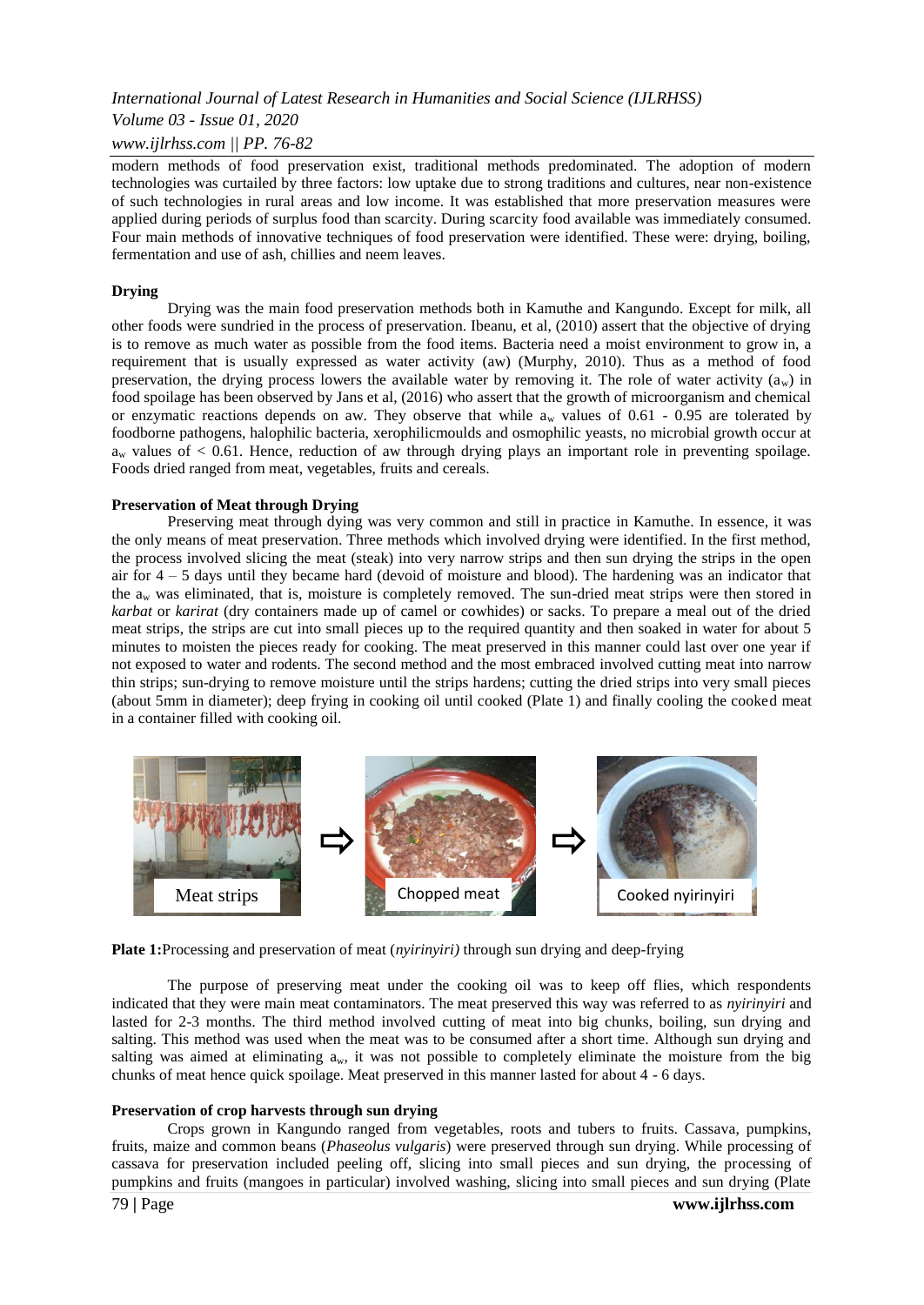## *Volume 03 - Issue 01, 2020*

## *www.ijlrhss.com || PP. 76-82*

2). When dried, the mango skin become hard thus resistant to pest attacks while at the same time preserving the juicy part of the fruit. This would last for 2-3 weeks. The dried cassava would last for up to 4 months while dried pumpkins would last between 2-3 months if stored in dry containers. In rural areas where inhabitants were connected to electricity, the dried cassava and pumpkins were groundinto flour and would last for 6 months. Cassava and pumpkin flourswere used in making porridge. In some few cases, women deep fried the cassava slices to produce cassava crisps as the end product. Other crops that were sundried included maize and beans. Sundried maize and beans would last for years if well stored, free from moisture, pest and rodents.

The demand for and the cost of African Indigenous Vegetable (AIVs) in Kangundo, had been on an increase due to the much publicity given to them concerning their nutritional and medicinal values. The most commonly grown AIVs were the African nightshade (*Solanum scabrum*), leafy amaranthus (*Amaranthaceae*) and green grams (*Vignaradiata*). Once introduced in the farms, these AIVs grow with minimal efforts and inputs from farmers. The AIVs increase tremendously during rainy season followed by periods of scarcity during dry periods. The bumper harvests of the AIVs coupled with inadequate storage facilities and low demand resulted in yield losses. To cushion against the losses, about 3% of the women indicated that they sundried and stored the harvested AIVs for future use. If adequately dried and well stored, the AIVs would last for one month. Other women pointed out that they fed their livestock with the produce.



**Plate 2:** Processing and preservation of cassava and pumpkins through sun drying

### **Use of Ash, Red Chillies and Neem Leaves as a Preservative**

Grain storage plays an important role in preventing losses which are caused mainly by insect pests, pathogens and rodents. In rural areas, rodents and pests were the main cause of postharvest grain and pulse losses. Harvested grains were often attacked by rats and weevils owing to poor storage facilities in Kangundo. As a preservation measure, mixing wood ash with sundried maize or common beans was common among 61% of women with low income in Kangundo due to its abundance and accessibility. Studies have shown that the silica in ash interferes with pests' feeding habits; the ash keeps grains dry by reducing the relative humidity of the storage condition; and also hampers pests' egg-laying and larval development. Similarly, powdered red chilli was mixed with sundried grains and pulses. The pungent nature of chilli has a repellent effect on pests. Women also preserved stored grains and pulses by mixing with dry neem leaves. Like the ash, the neem leaves interfere with pests' feeding habits, are good insecticidal, inhibits storage pests' growth and have a repellent effect on pests. However, the use of neem leaves and chillies was not common and was practiced by 38% and 20% of the women respectively. This was attributed to the inadequacy of these two resources in the area. Grains and pulses preserved under these methods would last for more than six months.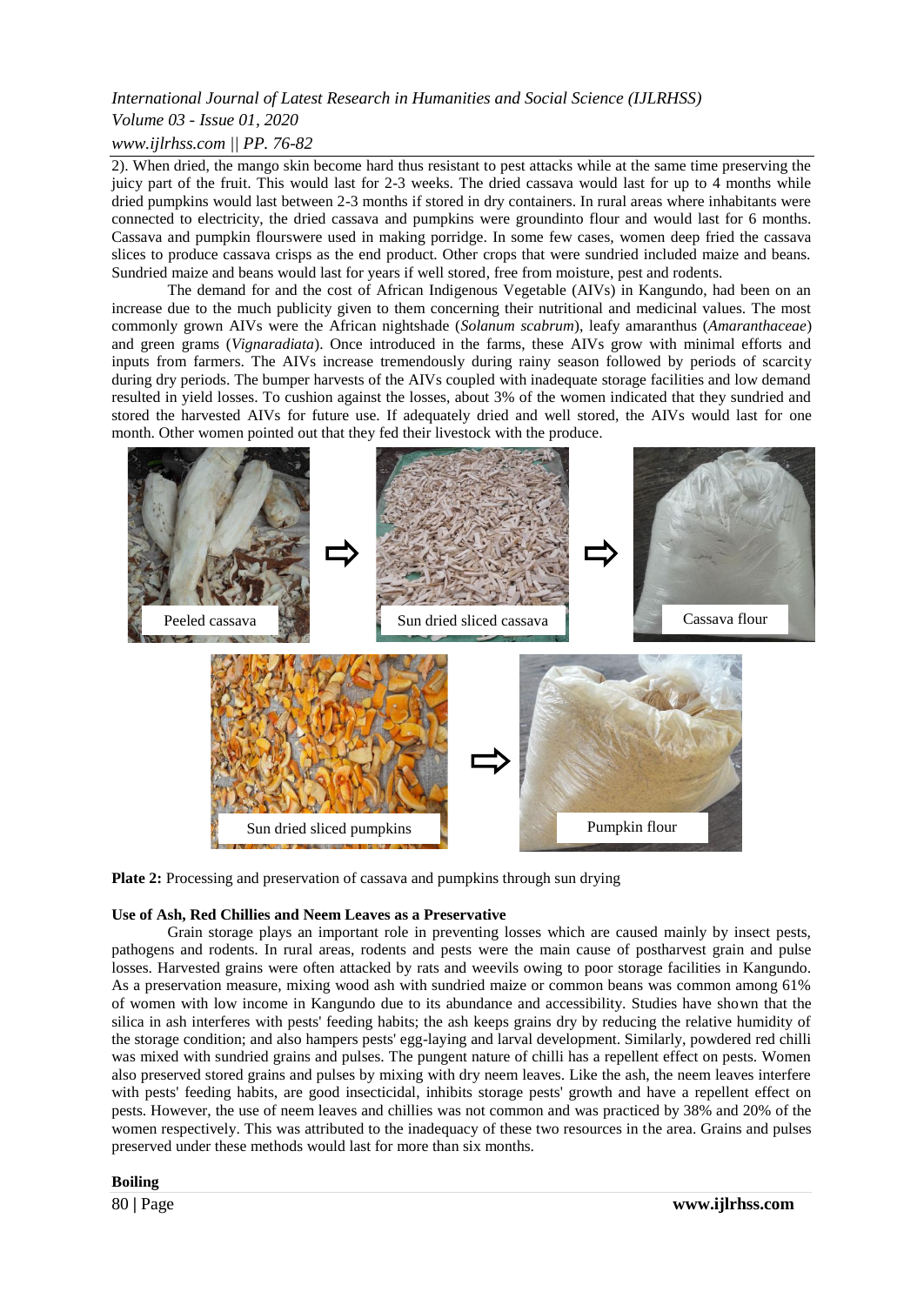## *Volume 03 - Issue 01, 2020*

## *www.ijlrhss.com || PP. 76-82*

Boiling was used in the preservation of milk and meat. In Kamuthe, milk was obtained from camels, cows and goats while in Kangundo milk was predominantly from cows with some few farmers obtaining from goats. Milk was a highly valued commodity that prompted special handling measures to minimize losses. It formed an important part of the daily meal in Kamuthe and was the key ingredient for making tea in Kangundo. Thus, there was no surplus milk in the study areas and when it occurred; it was counteracted by high demand. Cases of milk loss before getting to the consumer were rare and where it occurred it was reported to have originated either from sick animals or poorly cleaned milk containers. Nevertheless, its spoilage was rapid in both villages due to high temperatures.

#### **Preservation of Milk through Boiling**

One key determinant of longevity of milk during processing both in Kamuthe and Kangundo was clean milk equipment. Coupled with high temperatures, milk got spoilt in 2-3 hours in poorly cleaned milk equipment. While milk for immediate consumption was consumed raw without boiling or warming in Kamuthe, it was boiled in Kangundo. However, when milk was not for immediate use, it was boiled to prolong its shelf life even in Kamuthe. The purpose of boiling milk was to kill any form of food pathogens that may cause spoilage. In Kamuthe, where temperatures were relatively higher than Kangundo, unboiled milk from camel lasted between 4 and 6 hours after which it started getting sour and unsuitable for making tea. To prolong the shelf life, camel milk was warmed immediately after milking (not boiling). Warming the camel milk prolonged the shelf life by additional 3-4 hours. To further extend the shelf life by additional 2-3 hours, the milk was rewarmed again before it started getting sour (*susa* as referred to in Somali language). Owing to differences in day-to-day temperatures between the villages, unboiled milk from cows and goats lasted for about 8 hours in Kamuthe and between 10-12 hours in Kangundo. Boiling prolonged the shelf life to about 14 and 24 hours in Kamuthe and Kangundo respectively. Just like for camel milk, further extension of shelf life by 2-3 hours in Kamuthe and up to 5 more hours in Kangundo was achieved through warming the already boiled milk.

The meat was also preserved through boiling. In Kamuthe meat was cut into big chunks, boiled, sundried and salted. This process helped to preserve meat for up to about 6 days. However, this preservation method was rarely used. In Kangundo meat was cut into sizeable pieces, boiled and salted. Meat preserved in this manner lasted for about 4 days.

#### **Fermentation**

Fermentation as a preservation method was done using cattle milk and was mostly used when milk was in surplus. Fermentation is achemical process in which a substance is broken down by microorganisms like yeast and bacteria into a simpler substanceanaerobically.Milk was kept in special containers which maintained the required temperature suitable for fermentation. Two fermentation processes in use were identified: simple fermentation for the production of yoghurt and the complex fermentation that resulted in semisolid milk products. In simple fermentation, surplus milk was put in a container and allowed some 2-3 days to ferment. When milk was in excess surplus women hastened the fermentation process by backslopping, a process in which previously fermented milk was mixed with the fresh milk. This was practiced either by (i) adding small amount fermented to the fresh milk or (ii) reusing the containers used in fermentation more than once before washing to quicken the fermentation process. The fermented milk was referred to as *kalba*among the Somali and *iriyaikaatu* among the Akamba people. The fermented milk lasted for about 4-5 days after which it got too sour for consumption. In complex fermentation, surplus milk was put in a container and allowed some 2-3 days to ferment after which the liquid part of the milk was decanted. The decantation process continued for 3-4 times until no more liquid was produced. The end product was semisolid fermented milk that could last for a period of up to one month. Although camel and goat milk was also used in this process, cow milk gave the best results and thus mostly adopted. Complex fermentation was practiced in Kamuthe.

The other method of preserving milk identified in Kangundo was putting milk in an aluminium container (sufuria) and placing it on cold surfaces such as cemented floors. This method prolonged the raw milk shelf life by 5-7 hours and was most effective at night. It was commonly used when the preserved milk was to be sold without boiling.

### **Challenges Hindering Application of Innovative Technologies to Curb FLW**

Although efforts to curb FLW had largely borne fruits, women in rural areas continued to face sociocultural and environmental challenges that hindered full control of FLW. The challenges identified included:

### **The weakening of Cultural Practices**

The existing food processing and preservation technologies in rural areas were rooted in cultural practices and thus the skills were transferred from one generation to the other. Young and educated people were